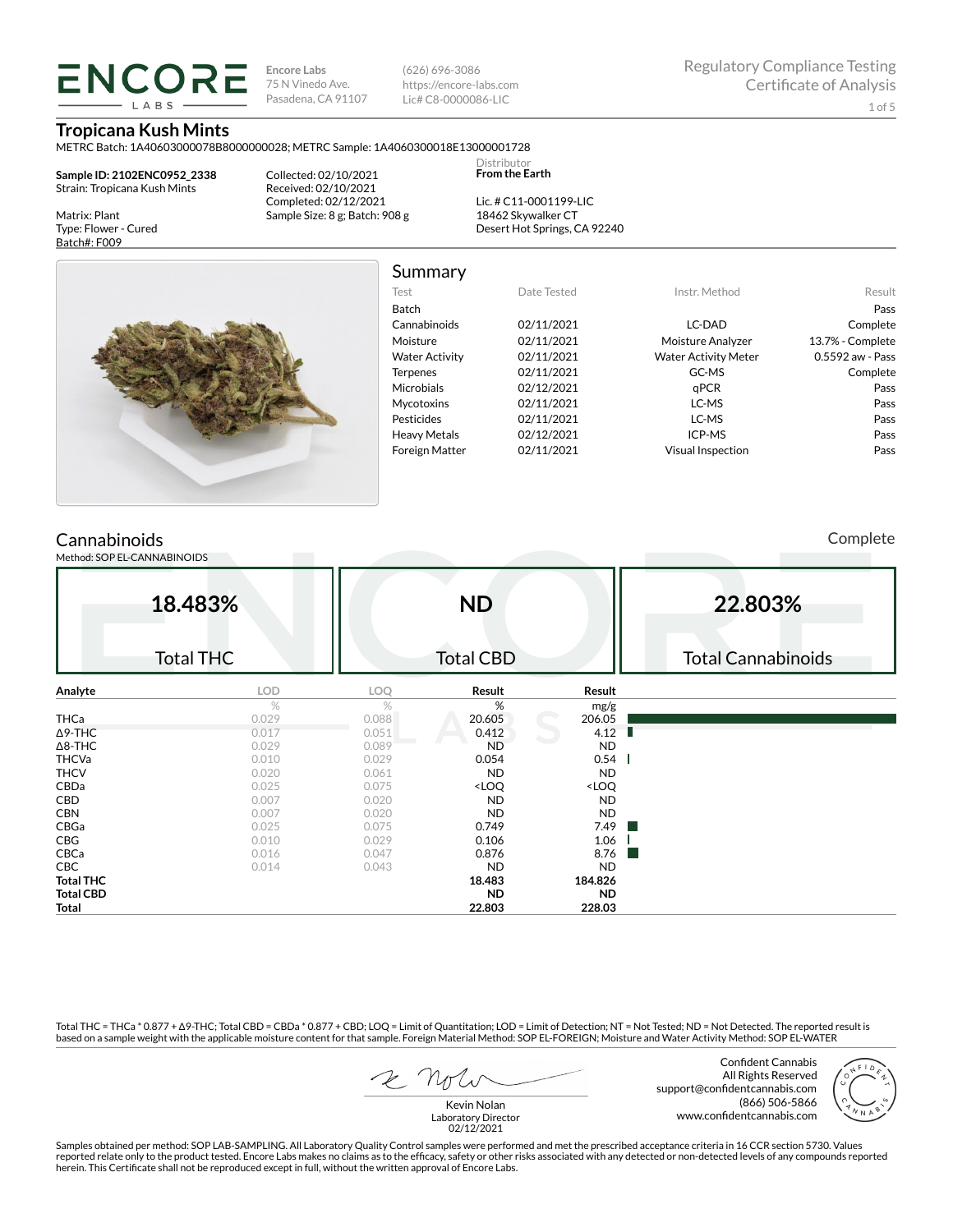LABS

**Encore Labs** 75 N Vinedo Ave. Pasadena, CA 91107

(626) 696-3086 https://encore-labs.com Lic# C8-0000086-LIC

# **Tropicana Kush Mints**

METRC Batch: 1A40603000078B8000000028; METRC Sample: 1A4060300018E13000001728

| Sample ID: 2102ENC0952 2338<br>Strain: Tropicana Kush Mints | Collected: 02/10/2021<br>Received: 02/10/2021 | Distributor<br><b>From the Earth</b> |  |
|-------------------------------------------------------------|-----------------------------------------------|--------------------------------------|--|
|                                                             | Completed: 02/12/2021                         | Lic. # $C11-0001199-LLC$             |  |
| Matrix: Plant                                               | Sample Size: 8 g; Batch: 908 g                | 18462 Skywalker CT                   |  |
| Type: Flower - Cured                                        |                                               | Desert Hot Springs, CA 92240         |  |
| Batch#: F009                                                |                                               |                                      |  |
| <b>Terpenes</b>                                             |                                               |                                      |  |

### Method: SOP EL-TERPENES

| Analyte             | <b>LOD</b>    | LOQ   | Result                                                   | Result                       |  |
|---------------------|---------------|-------|----------------------------------------------------------|------------------------------|--|
|                     | $\frac{1}{2}$ | $\%$  | %                                                        | mg/g                         |  |
| β-Caryophyllene     | 0.003         | 0.011 | 0.339                                                    | 3.39                         |  |
| δ-Limonene          | 0.002         | 0.011 | 0.306                                                    | 3.06                         |  |
| α-Bisabolol         | 0.002         | 0.011 | 0.124                                                    | 1.24                         |  |
| $\alpha$ -Humulene  | 0.002         | 0.011 | 0.103                                                    | 1.03                         |  |
| Linalool            | 0.002         | 0.011 | 0.091                                                    | 0.91                         |  |
| β-Myrcene           | 0.002         | 0.011 | 0.073                                                    | 0.73                         |  |
| $\beta$ -Pinene     | 0.001         | 0.011 | 0.048                                                    | 0.48                         |  |
| $\alpha$ -Pinene    | 0.001         | 0.011 | 0.028                                                    | 0.28                         |  |
| $\alpha$ -Terpinene | 0.002         | 0.011 | <b>ND</b>                                                | <b>ND</b>                    |  |
| Camphene            | 0.001         | 0.011 | <loq< td=""><td><loq< td=""><td></td></loq<></td></loq<> | <loq< td=""><td></td></loq<> |  |
| cis-Nerolidol       | 0.000         | 0.004 | <b>ND</b>                                                | ND                           |  |
| $\delta$ -3-Carene  | 0.001         | 0.011 | <b>ND</b>                                                | ND                           |  |
| Eucalyptol          | 0.002         | 0.011 | <b>ND</b>                                                | ND.                          |  |
| y-Terpinene         | 0.002         | 0.011 | <b>ND</b>                                                | ND.                          |  |
| Guaiol              | 0.002         | 0.011 | <b>ND</b>                                                | ND                           |  |
| Isopulegol          | 0.003         | 0.011 | ND.                                                      | ND.                          |  |
| Ocimene             | 0.002         | 0.011 | <b>ND</b>                                                | ND.                          |  |
| Terpinolene         | 0.002         | 0.011 | <loq< td=""><td><loq< td=""><td></td></loq<></td></loq<> | <loq< td=""><td></td></loq<> |  |
| trans-Nerolidol     | 0.001         | 0.007 | <b>ND</b>                                                | ND                           |  |
| Total               |               |       | 1.112                                                    | 11.12                        |  |

# Primary Aromas



Date Tested: 02/11/2021<br>LOQ = Limit of Quantitation; LOD = Limit of Detection; NT = Not Tested; ND = Not Detected. The reported result is based on a sample weight with the applicable moisture content for that sample.



2 Not Kevin Nolan

Confident Cannabis All Rights Reserved support@confidentcannabis.com (866) 506-5866 www.confidentcannabis.com

Laboratory Director 02/12/2021

Samples obtained per method: SOP LAB-SAMPLING. All Laboratory Quality Control samples were performed and met the prescribed acceptance criteria in 16 CCR section 5730. Values reported relate only to the product tested. Encore Labs makes no claims as to the efficacy, safety or other risks associated with any detected or non-detected levels of any compounds reported<br>herein. This Certificate shall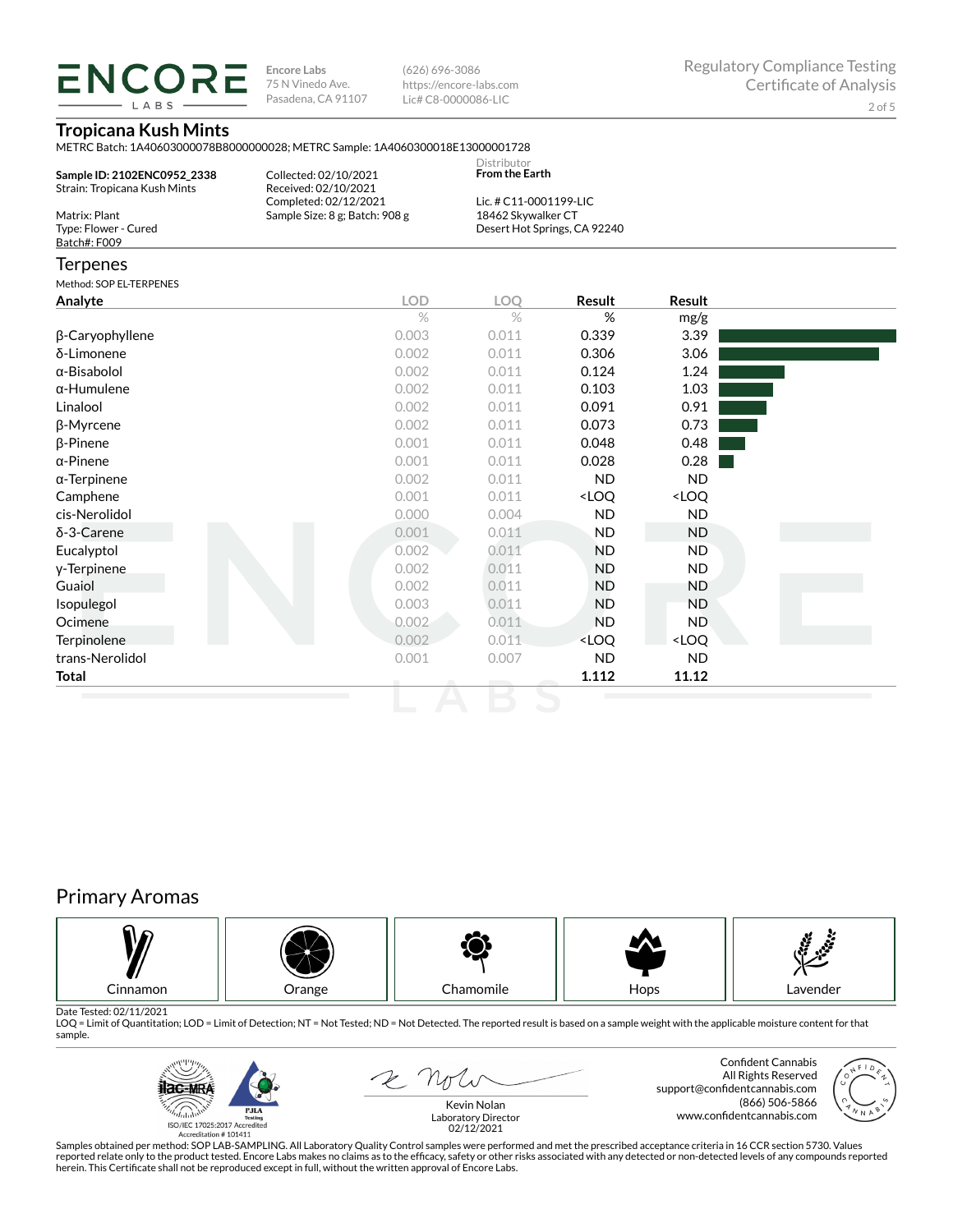**ENCORE IARS** 

**Encore Labs** 75 N Vinedo Ave. Pasadena, CA 91107 (626) 696-3086 https://encore-labs.com Lic# C8-0000086-LIC

> Distributor **From the Earth**

### **Tropicana Kush Mints**

METRC Batch: 1A40603000078B8000000028; METRC Sample: 1A4060300018E13000001728

**Sample ID: 2102ENC0952\_2338** Strain: Tropicana Kush Mints

Matrix: Plant Type: Flower - Cured Batch#: F009

Pesticides

Collected: 02/10/2021 Received: 02/10/2021 Completed: 02/12/2021 Sample Size: 8 g; Batch: 908 g

Lic. # C11-0001199-LIC 18462 Skywalker CT Desert Hot Springs, CA 92240

#### Method: SOP EL-PesticidesLCMS LC-MS **Analyte LOD LOQ Limit Result Status**  $\mu$ g/g  $\mu$ g/g  $\mu$ g/g  $\mu$ g/g Abamectin 0.005 0.02 0.1 ND Pass Acephate 0.002 0.01 0.1 ND Pass Acequinocyl 0.01 0.02 0.1 ND Pass Acetamiprid 0.005 0.02 0.1 ND Pass Aldicarb 0.05 0.1 0.05 ND Pass Azoxystrobin 0.005 0.02 0.1 ND Pass Bifenazate 0.005 0.01 0.1 ND Pass Bifenthrin 0.005 0.01 3 ND Pass Boscalid 0.02 0.05 0.1 ND Pass **Captan 12 0.2 0.3 0.7 ND Pass Carbaryl 0.02 0.05 0.5 ND Pass** Carbofuran 0.05 0.1 0.05 ND Pass Chlorantraniliprole 0.002 0.01 10 ND Pass Chlordane 0.05 0.1 0.05 ND Pass Chlorfenapyr 0.05 0.1 0.05 ND Pass Chlorpyrifos 0.05 0.1 0.05 ND Pass Clofentezine 0.01 0.02 0.1 ND Pass Coumaphos 0.02 0.05 0.02 ND Pass Cyfluthrin 0.05 0.1 2 ND Pass Cypermethrin 0.1 0.2 1 ND Pass Daminozide 0.02 0.05 0.02 ND Pass **Diazinon** 0.002 0.01 0.1 ND Pass Dichlorvos 0.02 0.05 0.02 ND Pass Dimethoate 0.02 0.05 0.02 ND Pass Dimethomorph 0.005 0.02 2 ND Pass Ethoprophos 0.05 0.1 0.05 ND Pass Etofenprox 0.05 0.1 0.05 ND Pass Etoxazole 0.005 0.02 0.1 ND Pass Fenhexamid 0.005 0.02 0.1 ND Pass Fenoxycarb 0.05 0.1 0.05 ND Pass Fenpyroximate 0.005 0.02 0.1 ND Pass Fipronil 0.05 0.1 0.05 ND Pass Flonicamid 0.01 0.02 0.1 ND Pass **Analyte LOD LOQ Limit Result Status**  $\mu$ g/g  $\mu$ g/g  $\mu$ g/g  $\mu$ g/g Fludioxonil 0.01 0.05 0.1 ND Pass Hexythiazox 0.005 0.02 0.1 ND Pass **Imazalil 11 0.05 0.1 0.05 ND Pass** Imidacloprid 0.005 0.02 5 ND Pass Kresoxim Methyl  $0.005$  0.02 0.1 ND Pass **Malathion** 0.02 0.05 0.5 **ND Pass** Metalaxyl 0.002 0.005 2 ND Pass Methiocarb 0.05 0.1 0.05 ND Pass **Methomyl** 0.01 0.02 1 **ND Pass** Mevinphos 0.02 0.05 0.02 ND Pass Myclobutanil 0.005 0.01 0.1 ND Pass **Naled 1200 0.01 0.02 0.1 ND Pass Oxamyl** 0.005 0.01 0.5 **ND Pass** Paclobutrazol 0.05 0.1 0.05 ND Pass Parathion Methyl 0.02 0.05 0.02 ND Pass Pentachloronitrobenzene 0.02 0.05 0.1 ND Pass Permethrin 0.02 0.05 0.5 ND Pass Phosmet 0.01 0.02 0.1 ND Pass Piperonyl Butoxide 0.002 0.01 3 ND Pass Prallethrin 0.005 0.02 0.1 ND Pass Propiconazole 0.005 0.01 0.1 ND Pass **Propoxur 1988 0.05 0.1 0.05 ND Pass** Pyrethrins 0.02 0.05 0.5 ND Pass **Pyridaben 1988 0.005 0.01 0.1 ND Pass Spinetoram 0.005 0.01 0.1 ND Pass** Spinosad 0.005 0.01 0.1 ND Pass Spiromesifen 0.01 0.02 0.1 ND Pass Spirotetramat 0.005 0.01 0.1 ND Pass Spiroxamine 0.05 0.1 0.05 ND Pass Tebuconazole 0.005 0.01 0.1 ND Pass Thiacloprid 0.02 0.05 0.02 ND Pass Thiamethoxam 0.005 0.01 5 ND Pass Trifloxystrobin 0.005 0.01 0.1 ND Pass

LOQ = Limit of Quantitation; LOD = Limit of Detection; NT = Not Tested; ND = Not Detected.

**Hac-MRA P.ILA**  $d_{\rm obs}$ ISO/IEC 17025:2017 Accredited

Accreditation #101411

2 Not

Confident Cannabis All Rights Reserved support@confidentcannabis.com (866) 506-5866 www.confidentcannabis.com



Kevin Nolan Laboratory Director 02/12/2021

Samples obtained per method: SOP LAB-SAMPLING. All Laboratory Quality Control samples were performed and met the prescribed acceptance criteria in 16 CCR section 5730. Values reported relate only to the product tested. Encore Labs makes no claims as to the efficacy, safety or other risks associated with any detected or non-detected levels of any compounds reported herein. This Certificate shall not be reproduced except in full, without the written approval of Encore Labs.

Pass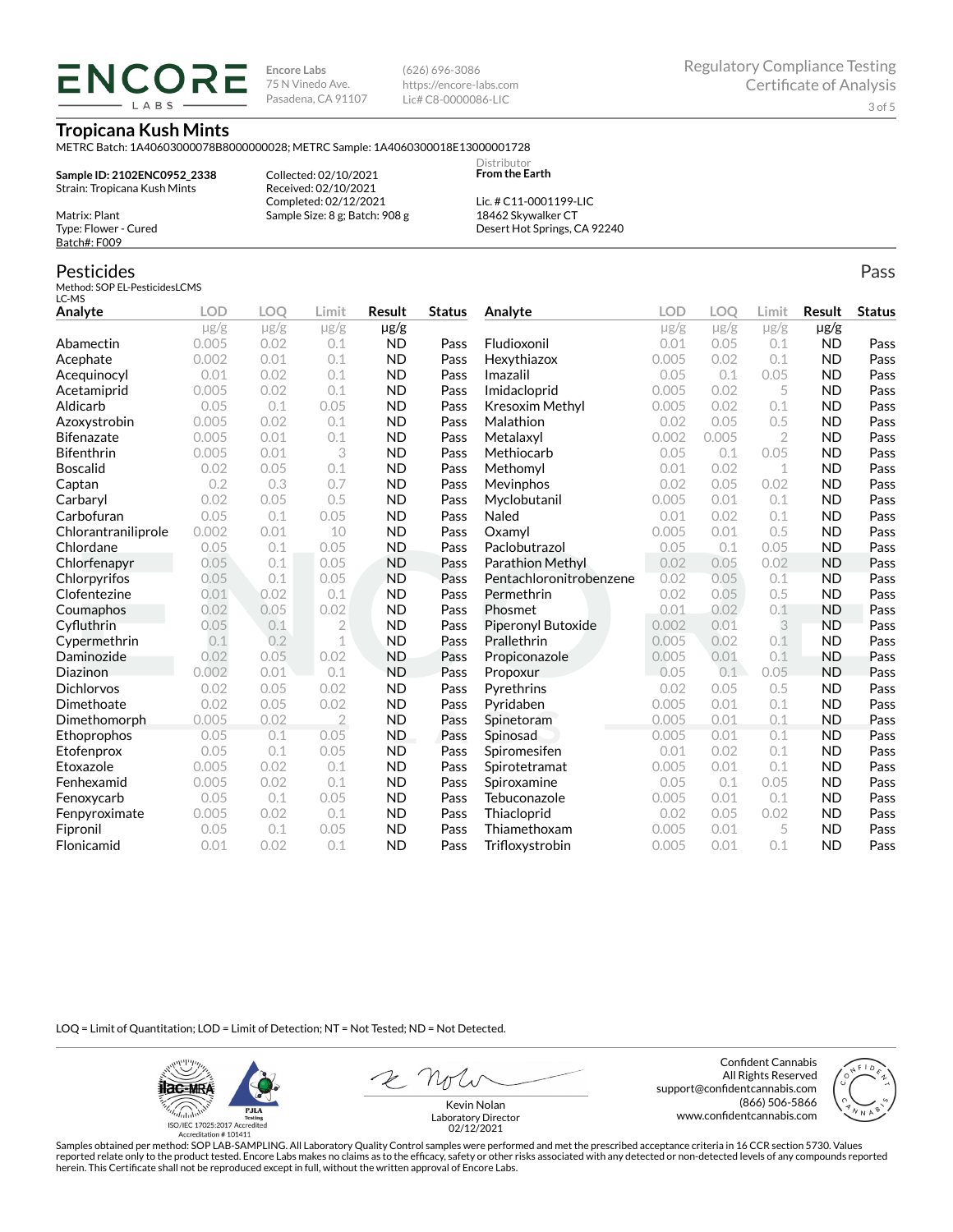**ENCORE** LABS

**Encore Labs** 75 N Vinedo Ave. Pasadena, CA 91107 (626) 696-3086 https://encore-labs.com Lic# C8-0000086-LIC

Pass

# **Tropicana Kush Mints**

METRC Batch: 1A40603000078B8000000028; METRC Sample: 1A4060300018E13000001728

| Sample ID: 2102ENC0952 2338<br>Strain: Tropicana Kush Mints | Collected: 02/10/2021<br>Received: 02/10/2021<br>Completed: 02/12/2021 | <b>Distributor</b><br><b>From the Earth</b><br>Lic. # C11-0001199-LIC |
|-------------------------------------------------------------|------------------------------------------------------------------------|-----------------------------------------------------------------------|
| Matrix: Plant<br>Type: Flower - Cured<br>Batch#: F009       | Sample Size: 8 g; Batch: 908 g                                         | 18462 Skywalker CT<br>Desert Hot Springs, CA 92240                    |

## Mycotoxins

Method: SOP EL-PesticidesLCMS LC-MS

| LC-MS                   |            |       |               |           |               |
|-------------------------|------------|-------|---------------|-----------|---------------|
| Analyte                 | <b>LOD</b> | LOC   | Limit         | Result    | <b>Status</b> |
|                         | µg/kg      | µg/kg | $\mu$ g/ $kg$ | µg/kg     |               |
| <b>B1</b>               |            | 4     |               | <b>ND</b> | Tested        |
| B <sub>2</sub>          |            |       |               | <b>ND</b> | Tested        |
| G1                      |            |       |               | <b>ND</b> | Tested        |
| G <sub>2</sub>          |            |       |               | <b>ND</b> | Tested        |
| Ochratoxin A            |            |       | 20            | <b>ND</b> | Pass          |
| <b>Total Aflatoxins</b> |            |       | 20            | <b>ND</b> | Pass          |
|                         |            |       |               |           |               |



Date Tested: 02/11/2021 LOQ = Limit of Quantitation; LOD = Limit of Detection; NT = Not Tested; ND = Not Detected.



 $R$  Mr

Confident Cannabis All Rights Reserved support@confidentcannabis.com (866) 506-5866 www.confidentcannabis.com



Kevin Nolan Laboratory Director 02/12/2021

Samples obtained per method: SOP LAB-SAMPLING. All Laboratory Quality Control samples were performed and met the prescribed acceptance criteria in 16 CCR section 5730. Values reported relate only to the product tested. Encore Labs makes no claims as to the efficacy, safety or other risks associated with any detected or non-detected levels of any compounds reported<br>herein. This Certificate shall